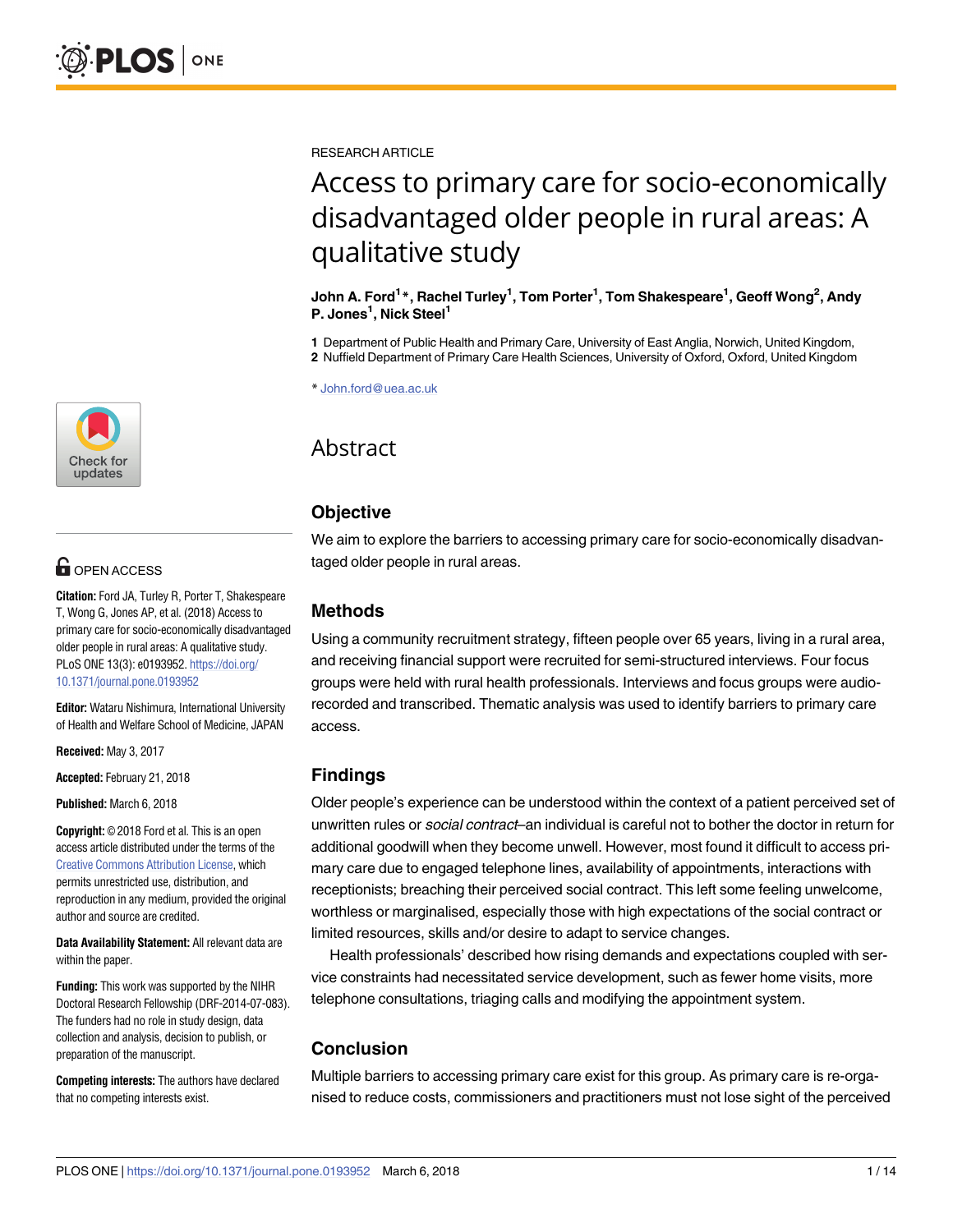<span id="page-1-0"></span>social contract and models of care that form the basis of how many older people interact with the service.

# **Introduction**

As people age, the need for access to health care increases. Preventative measures, such as screening, health checks and chronic disease monitoring, leave older people requiring even more health care  $[1-3]$  $[1-3]$ . Some policies to improve access, aimed at the whole population, have been criticised because they are not sufficiently targeted at those with highest health need [[4](#page-12-0)]. Such policies may increase health care use by the worried well, increasing pressure on the system and counterproductively reducing access to those most in need. Previous research has found that older people, those in rural areas, and socio-economically disadvantaged groups are at particular risk of poor access and often have higher health need [\[5,](#page-12-0) [6\]](#page-12-0). By triangulating routine data sources, we estimate that there are about 316,000 socio-economically disadvantaged older people living in rural areas of England [[7,](#page-12-0) [8\]](#page-12-0).

As part of a programme of research [\[9](#page-12-0)], we undertook a realist review looking at how socioeconomically disadvantaged older people in rural areas access primary care and found a lack of research for this specific group [[10](#page-12-0)]. By synthesising studies with data relating to any key characteristic of this group (older, socio-economically disadvantaged people or rural residents), we proposed a range of personal, community and health care barriers. These occurred across the patient pathway—from being able to identify a health problem, to obtaining an appointment and getting to it. Other systematic reviews, looking at access to primary care in general, have identified similar barriers such as distance, waiting times, cost and social support [\[11,](#page-12-0) [12\]](#page-12-0).

The evidence base looking at interventions to overcome these barriers is even more limited. Two major systematic reviews, looking at ways to improve access to primary care in the general population, advocate context-specific models [[13](#page-12-0)] targeted at different levels of the health care system [\[12\]](#page-12-0). Whilst these are useful general recommendations, they do not provide detailed practical guidance for commissioners and policy makers or for specific population groups; partly due to a limited evidence base. A more focused understanding of the barriers faced by this group is needed to help develop and implement these targeted, context-specific interventions and policies. The perspective of health professionals is important because the quality of services ultimately depends on the local team [\[14\]](#page-12-0). In the United Kingdom National Health Service, this local team is made of primary care staff within a General Practice (GP) surgery and allied community health professionals who work with the GP surgery staff. Therefore, our aim is to qualitatively explore barriers to primary care for socio-economically disadvantaged older people in rural areas by both identifying the barriers and understanding how these barriers affect access.

# **Methods**

### **Sample and recruitment**

Interviews were undertaken with older people and focus groups with health professionals. Ethical approval was obtained from the University of East Anglia Faculty of Medicine and Health Sciences Research Ethics Committee (reference 20142015–43) before the research began and for each protocol amendment. Written informed consent was obtained prior to any data collection. Findings are reported in accordance with COREQ guidelines [[15](#page-12-0)].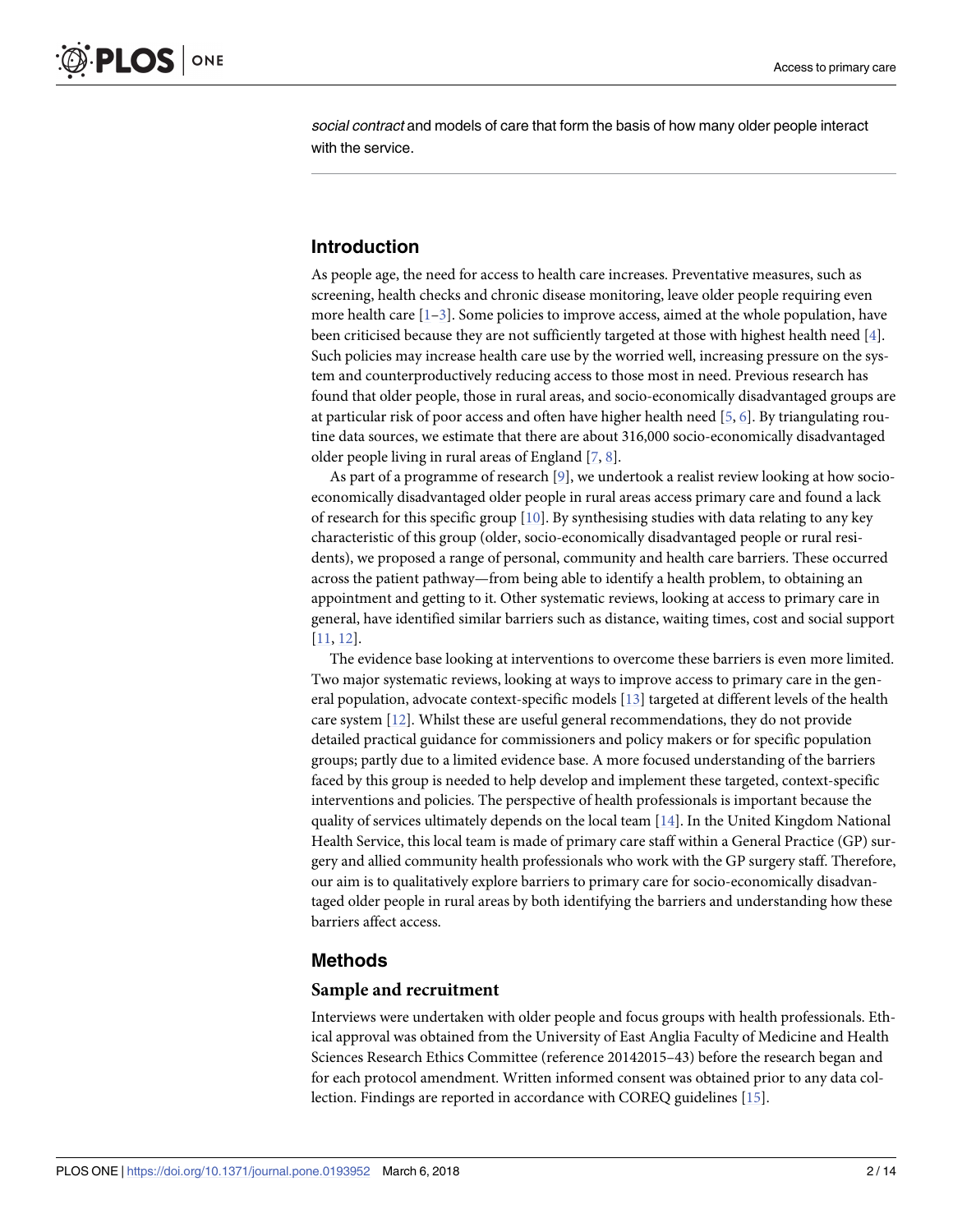<span id="page-2-0"></span>Participants who lived in a rural area, were over 65 years old and relied on financial support, such as means-tested pension credit, housing benefit or council tax support, were recruited for semi-structured interviews. We specifically did not use the term "benefits" in recruitment material because of socio-cultural connotations. Rurality was defined, using the Office for National Statistics definition, as settlements with less than 10,000 residents [[16](#page-12-0)]. Those in residential care or unable to consent were excluded. We purposively decided to recruit participants through the community rather than primary care organisations to avoid any perception that the research was directly associated with their GP surgery. Our sampling framework aimed at avoiding oversampling of women (criterion: include at least three men), younger participants (criterion: include at least two participants over 80 years old) and people from the same practice (criterion: include participants from four different GP surgeries). Recruitment and data collection took place between August 2015 and January 2016.

The recruitment strategy evolved throughout the research because of low participation. In the first round of recruitment, three electoral wards in the English rural county of Norfolk, given its large population size and geographic area, were selected based on rurality, household deprivation and pension credit claimants. Posters and/or invitations were displayed in post offices, churches, shops, social clubs and parish newsletters, and this led to recruitment of one participant. For the second round of recruitment, we introduced a £20 shopping voucher, increased the number of electoral wards, amended the invitations and hand delivered approximately 300 invitations; leading to four additional participants. For the third round, the lead researcher (JAF) was interviewed on local radio and discussed the research at local Age UK and older people's forums; leading to an additional two participants. In the fourth round, over four weeks across six pharmacies, about 300 invitations were placed in the pharmacy bags of patients over 65 years old and having their medications delivered; this generated a further eight participants at which data saturation was reached.

For four focus groups, rural health professionals were recruited through the NIHR Clinical Research Network (CRN). The CRN invited general practitioners (GPs) and practice mangers from research-active practices in Norfolk and the research lead of Norfolk Community Health Care to identify community health professionals. Health professionals, or their employing organisations, were reimbursed for their time and travel. None of the participants were known to the research team prior to participation, except for one GP who was employed part-time at the University of East Anglia. No participants who contacted the research team subsequently refused to participate or withdrew.

### **Data collection**

Participants chose to be interviewed at home ( $n = 12$ ) or the University of East Anglia ( $n = 3$ ) while the focus groups were held at the university. All focus groups and interviews followed individual topic guides (see supplementary online material). Interviews lasted about one hour, and focus groups two. Interviews and focus groups were audio-recorded and transcribed verbatim by an experienced transcriber at the University of East Anglia. Field notes were audiorecorded immediately after the interviews and focus groups and subsequently transcribed. No interviews were repeated.

The interviews and focus groups were conducted by a single male researcher trained in qualitative methods (JAF, qualifications MBChB MSc) whilst a second qualitative researcher (TP) observed two of the focus groups. JAF is a public health doctor, undertaking a PhD, but introduced himself as a researcher looking at access to primary care, not revealing his clinical background to participants unless specifically asked, which happened in one interview.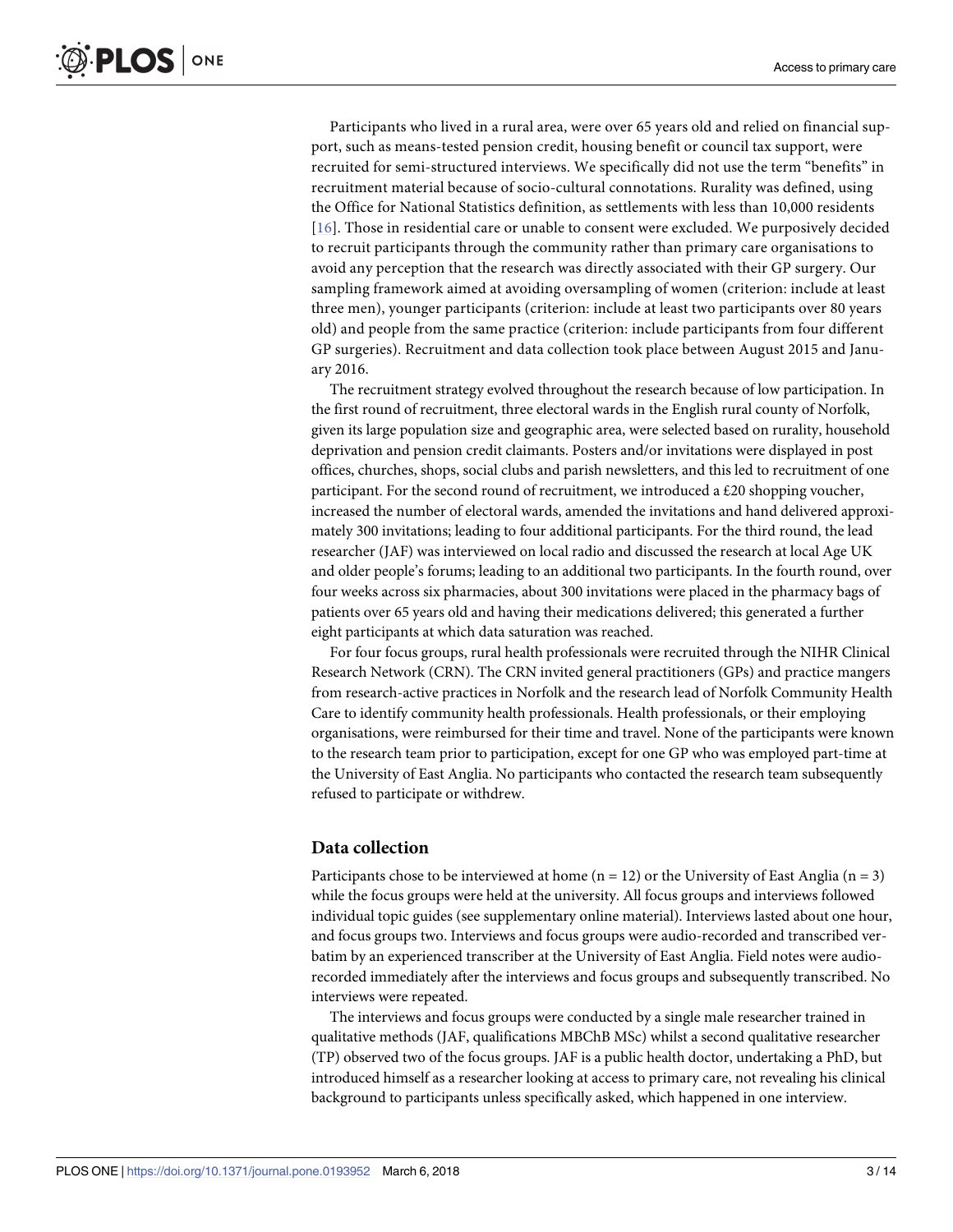### <span id="page-3-0"></span>**Data analysis**

We analysed the data using thematic analysis, based on the steps outlined by Braun and Clarke [\[17\]](#page-12-0). Briefly, this started with familiarisation of the data through repeatedly listening to the interviews and focus groups and reading the transcripts (JAF and RT). Codes were generated by identifying and labelling key sections of text which contained data on access to primary care by two researchers independently (JAF and RT). Similar codes were then independently grouped to form initial candidate themes by the same two researchers (JAF and RT). Themes were refined iteratively through repeated discussions of the data between the two coding researchers, the wider research team, colleagues within the department, and two patient representatives. QRS NVivo was used to code the data [[18](#page-12-0)]. JAF has previously undertaken a realist review in this area [[10](#page-12-0)] and had substantial knowledge of the topic; therefore a constant comparison approach [\[19\]](#page-12-0) was used to avoid confirmation bias.

To ensure rigour and trustworthiness, we implemented the following measures: 1) coding and generation of initial themes was undertaken independently by two members of the research team (JAF and RT), 2) transcriptions were checked for accuracy by the researcher undertaking the interviews (JAF) and 3) themes were interrogated by the research team and patient representatives. We did not undertake member checking, so as to leave the data as it was captured during the interview.

# **Findings**

In total fifteen participants, six men and nine women, were interviewed with an average age of 78 and a range from 67 to 87 years old. Six of these participants were over the age of 80. All participants lived in Norfolk and were registered at ten different GP surgeries.

Each of the four focus groups had between three and five participants. There were 16 participants in total: three GPs, four practice managers, five senior community nurses, three district nurses and one community physiotherapist. Two focus groups included only GPs and practice managers, and two community nurses and the physiotherapist.

The perspectives of older people and health professionals are presented, with participant quotes to illustrate each sub-theme. The demographics of interview participants are shown in [Table](#page-4-0) 1, whilst [Fig](#page-4-0) 1 shows a diagrammatic overview of the findings.

# **Older people's perspective**

**Social contract.** Older people's experience can be understood within the context of a patient perceived set of unwritten rules or *social contract*. These social norms are based on reciprocity–older people were careful not to "*bother*" or waste the doctor's time, on the understanding that their GP surgery (doctors, nurses and receptionists) make special provision for them when unwell. Special provision meant goodwill, such as being flexible about rigid appointment systems or home visits. Participants saw this in the context of their whole life, insomuch as they expected the receptionists and GPs to be aware that during their lifetime they were not someone who inappropriately used the service. For example, this participant describes how, because she is careful not to ask for help unnecessarily, the GP does not question when she requests a home visit:

"I don't come to a doctor unless I'm ill. When I say there's something wrong with me [the GP] knows I don't go there time wasting [because]. . . I only go if I'm really not feeling well. . . He's never queried if we've wanted a call out, never been, "oh, can't you come to the surgery"." (Pt 13, 75 year old female)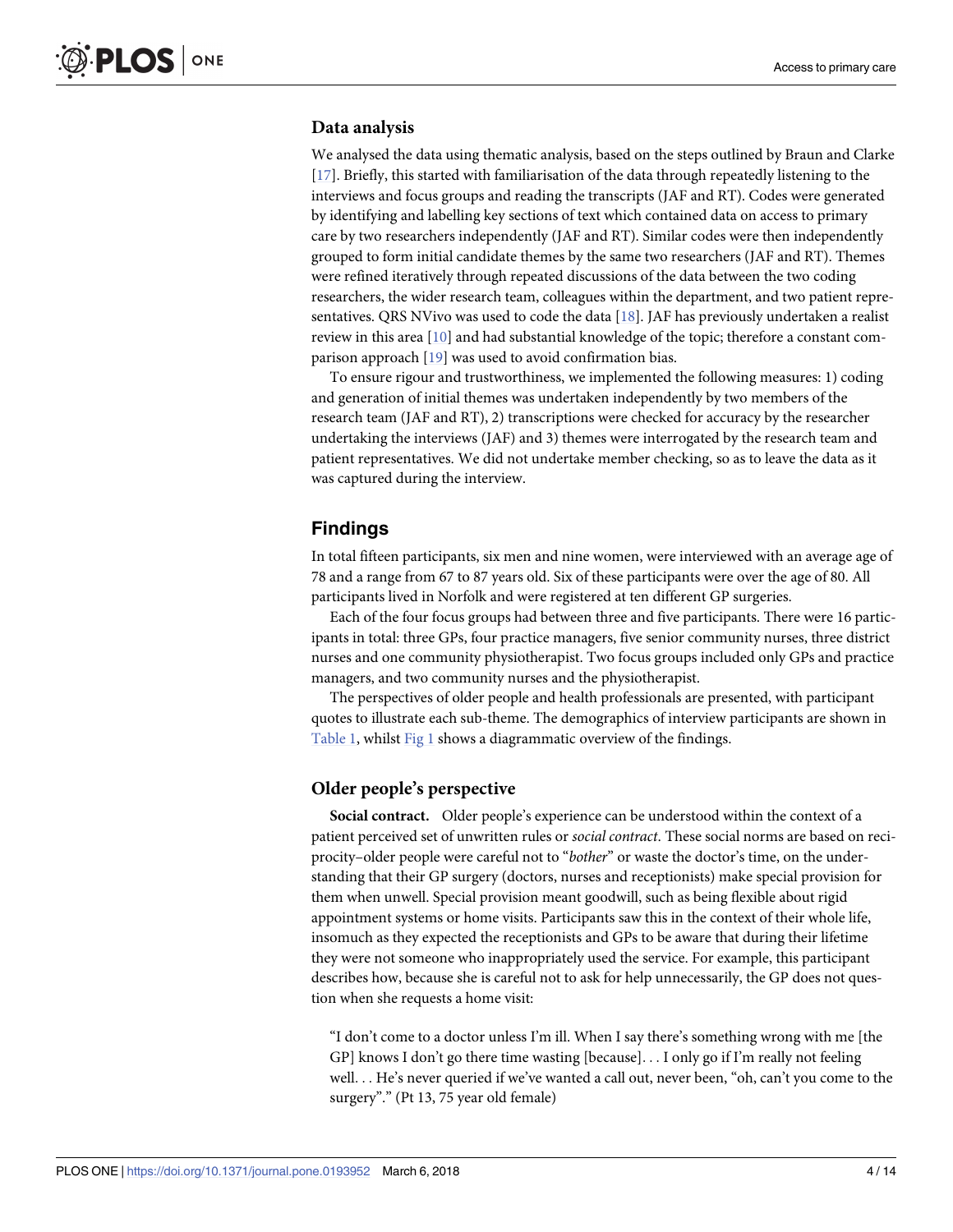| Participant number | Age | Gender | Housing type            | Distance to GP surgery | Access to a car |
|--------------------|-----|--------|-------------------------|------------------------|-----------------|
| 1                  | 75  | Female | House                   | 7.1 miles              | Yes             |
| $\overline{c}$     | 82  | Male   | Sheltered accommodation | 0.3 miles              | No              |
| 3                  | 83  | Female | House                   | 1.1 miles              | No              |
| 4                  | 73  | Female | House                   | 4.4 miles              | Yes             |
| 5                  | 74  | Male   | House                   | 4.4 miles              | Yes             |
| 6                  | 67  | Male   | House                   | 1.6 miles              | No              |
| 7                  | 77  | Male   | House                   | 3.5 miles              | Yes             |
| 8                  | 76  | Female | Sheltered accommodation | 0.3 miles              | No              |
| 9                  | 75  | Female | House                   | 2.4 miles              | Yes             |
| 10                 | 85  | Male   | House                   | 1.6 miles              | No              |
| 11                 | 85  | Female | House                   | 1.6 miles              | No              |
| 12                 | 87  | Female | House                   | 0.3 miles              | No              |
| 13                 | 75  | Female | House                   | 0.4 miles              | No              |
| 14                 | 82  | Male   | House                   | 2.8 miles              | No              |
| 15                 | 79  | Female | House                   | 0.4 miles              |                 |

#### <span id="page-4-0"></span>**[Table](#page-3-0) 1. Demographics of interview participants.**

<https://doi.org/10.1371/journal.pone.0193952.t001>

Here the participant describes her perception that in return for fulfilling her responsibilities only to attend the GP surgery when necessary, the doctor is willing to undertake a home visit, even if he might query it with other patients. All participants discussed the importance of not bothering, or wasting the doctor's time, unless absolutely necessary. Several participants considered how this attitude had changed in society throughout their life, such as this participant who compared a childhood event to current norms:

"When I was seven or eight the old man upstairs died because they wouldn't send for a doctor on a Sunday. . . And this is the thing. I think a lot of people do go and bother, whether

### Health professional's perspective



### Older people's perspective

**[Fig](#page-3-0) 1. Older people and health professional's perspective of accessing primary care.**

<https://doi.org/10.1371/journal.pone.0193952.g001>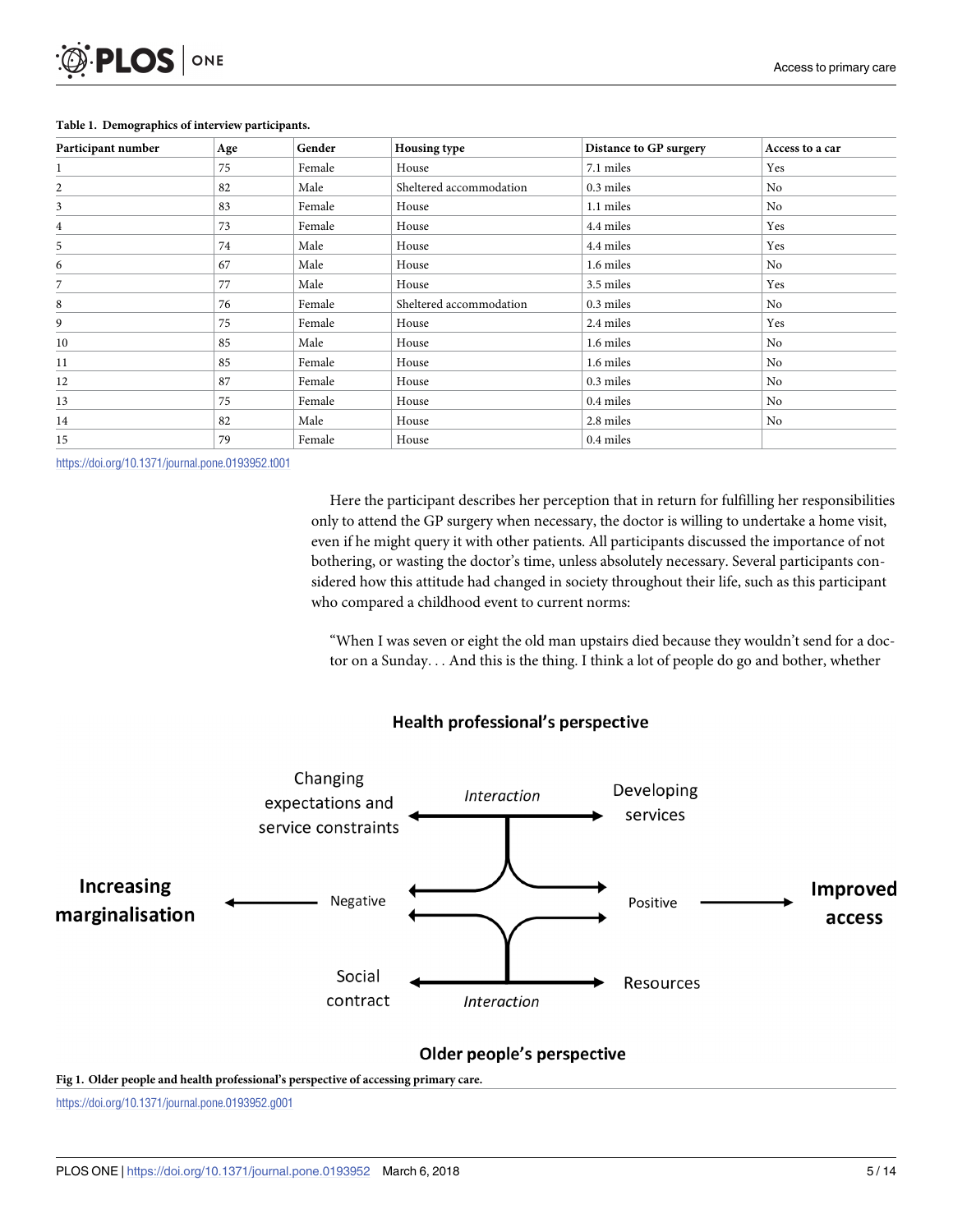it's doctors or hospitals or anybody else, about things which they shouldn't be bothering them with." (Pt 1, 75 year old female)

**Breach of the social contract.** When participants did decide to access primary care, most found it difficult despite being careful not to bother the doctor. Participants articulated a sense of frustration if the practice breached the social contract by not recognising that they were someone who used the service responsibly, thinking carefully before asking to see the doctor. For example, participants shared their dismay about asking for a GP appointment, only for a receptionist to ask what the symptoms were, or if it was something the nurse could have dealt with:

"I feel that's rude. I feel like saying it's nothing to do with you. My first reaction is, 'it's not your business. I need to speak to my GP. I'm ringing up about an appointment, I'm not ringing up to tell you what my symptoms are.'" (Pt 6, 67 year old male)

Here the participant expected the receptionist to recognise their carefully considered judgement of when to request a doctor's appointment. In return they expected the receptionist not to question their decision.

Participants identified difficulties such as engaged telephone lines, availability of appointments, receptionists and home visits. One participant reported having to wait 40 minutes to get through to a receptionist, by which time there were no appointments. Most highlighted the need to negotiate an appointment and usually perceived receptionists as barriers. Several participants described being told "*very firmly*" what they could or could not do. One participant described the receptionists as *"gods" (Pt 7*, *77 year old male)*. Some participants described positive experiences of receptionists, but others described negative experiences:

"I get annoyed with them because I don't feel that I'm ringing up and wasting their time. They are paid to do a job. They are paid to be polite." (Pt 15, 79 year old female)

Another source of frustration, particularly for those without a car, was being unable to get a home visit or given a telephone consultation instead of a visit.

Some who prioritised this social contract or lacked the resources, skills and/or desire to adapt to service changes were left feeling marginalised; the perceived exclusion from services based on personal characteristics, in particular ageing. For example, this participant described how she felt when contacting the GP surgery, even after careful use of GP services over the course of her life:

"You just feel so unwelcome and a nuisance, such a nuisance." (Pt 1, 75 year old female)

Other participants felt ostracised, unwelcome or worthless because they were not treated with the respect that they felt they deserved as older people and thoughtful users of the service, such as this participant:

"You feel that you're not worth anything. You really feel that all right because you're elderly you're not wanted. Ok, curl up in the corner, die quietly. Just leave us alone." (Pt 15, 79 year old female)

This highlights the additional emotional challenges that older people face accessing primary care.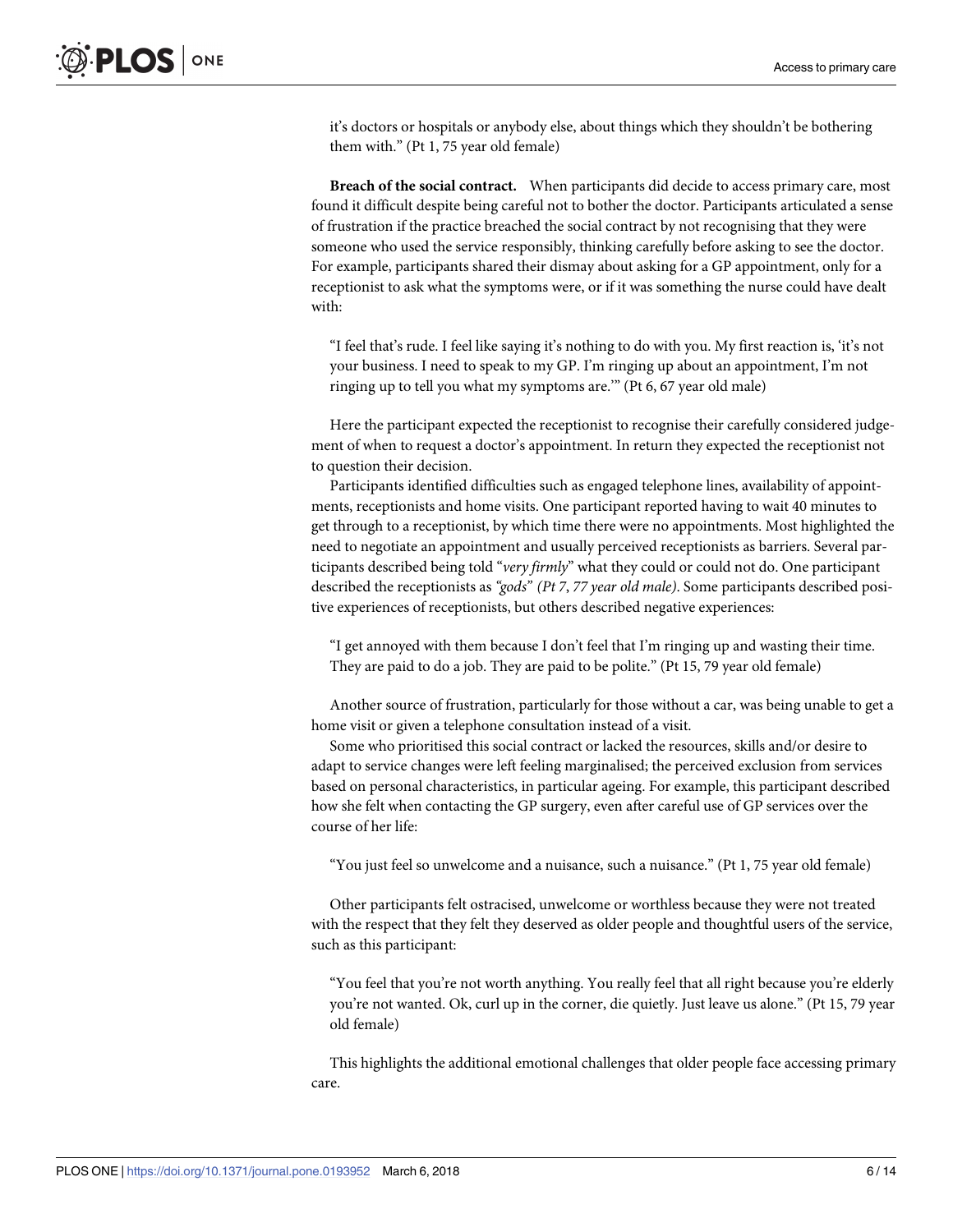**Impact of physical resources and skills.** Having a car was a key resource to being able to get to the GP surgery. Most participants with a car were concerned about what would happen when they could no longer drive, with one reporting that they were planning to move house. For those without a car, the availability of public or community transport was discussed, but most relied on taxis, friends or family. The support provided by an individual's friends and family was important, not only for transport, but also to help with making appointments.

It became evident that personal skills, such as ability to communication effectively, were important to obtain an appointment. These were often associated with previous experiences, such as type of employment. One participant who had previously worked in a citizen's advice role, described her personal strategy of negotiating with someone over the phone.

"As long as I never contradict anybody on the phone I'm fine because they've got feelings as well. I have to say I'm asking because I don't know and not sort of apportion blame as to who did it [because] sometimes there isn't a 'who did it' it's just one of these things." (Pt 8, 76 year old female)

Other participants described how conversations with receptionists could escalate and become confrontational.

One participant appeared to have the resources and skills to engage with the system, but not the desire, preferring to retain their existing way of life. For example, she acknowledged the need for a touch telephone to help book an appointment but did not want to conform to the current expectations:

"It just annoys me. These little things annoy me, so I sort of cling to my phone but I will have to obviously get one with buttons on at some point." (Pt 1, 75 year old female)

### **The health professional's perspective**

**Health professionals' views of older people's expectations of the health service and ageing.** The growing expectations of the public was discussed in all focus groups. Health professionals felt that the expectations and needs of the wider population were inconsistent with current patterns of service provision. For example one health professional described a difficult conversation with a patient who expected a routine GP visit after an operation:

"It was finding the words to explain that that's how it is now, without saying that's how it is now. She hadn't had an operation for so many years and she'd only ever called her GP if she'd been unwell. And she automatically expected him to call. . . And that generation that's the least she expected. So she was really upset." (FG4, community nurse)

The health professional identifies two reasons for this patient's expectations of a routine home visit after a major operation; first, the system had changed since previous illness and, second, the patient used the service sparingly. This example given by a health professional supports the concept of a perceived social contract from older people.

Conversely, some health professionals reported that many older people from lower socioeconomic groups do not seek help because they attribute health problems to ageing, leading to delayed presentation and disengagement with primary care:

"A lot of them are just thinking they're getting old, so when something doesn't work as well as it used to it's just getting old. They don't think let's go and get it fixed, let's go and get it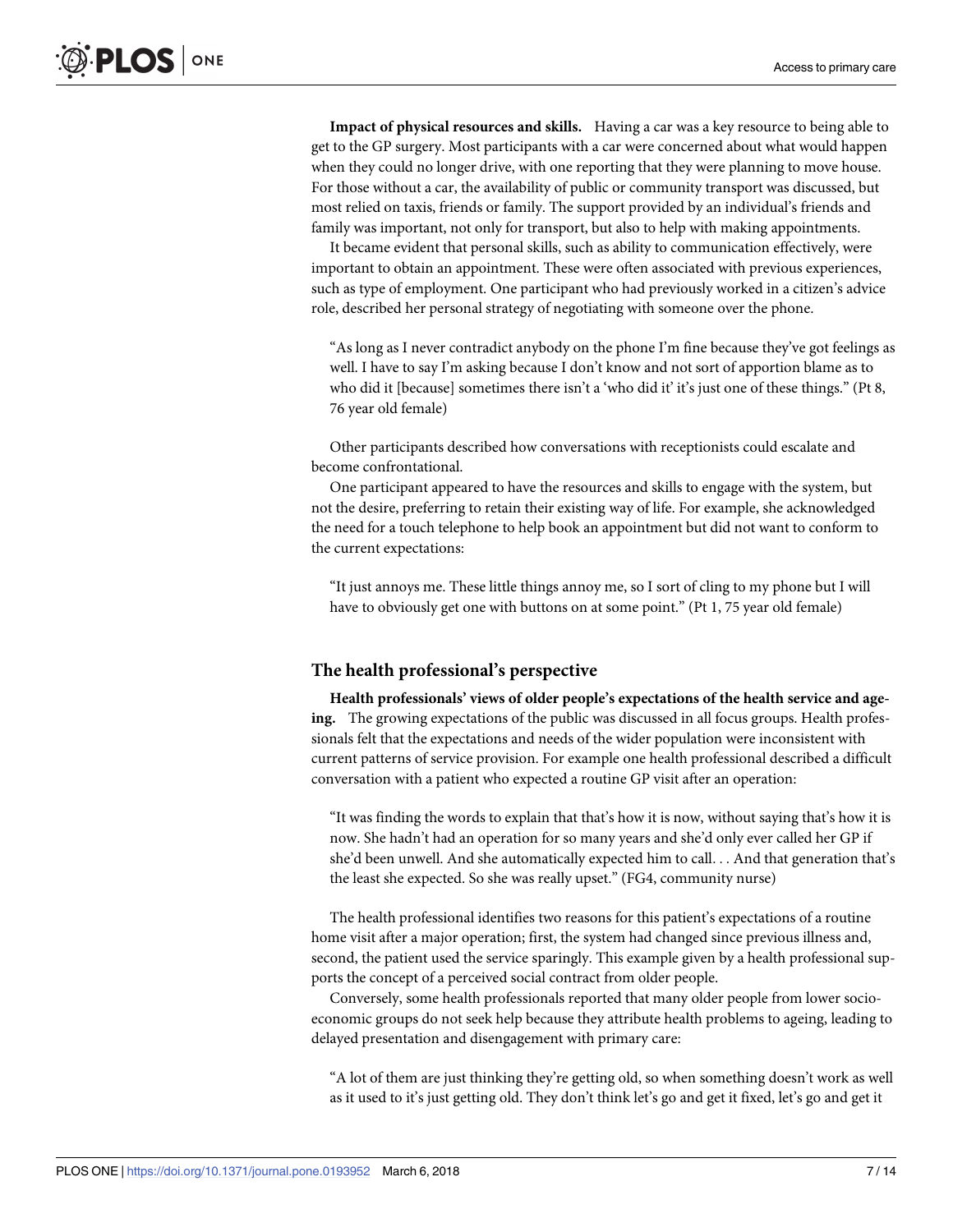investigated. That's life—your hearing gets a bit worse, your eyesight gets a bit worse. For them it's expected, so they just don't engage with us." (FG1, GP)

One health professional felt that some from lower socio-economic groups often had lower expectations of the health service and their own health compared to the wider population:

"I'd say there's another hard core who are very low service users. They don't expect anything out of life and therefore they don't expect anything out of the health service and they tend not to consult." (FG1, GP)

The above quotes highlight how health professionals attribute some of the lack of engagement, if not most of it, to the patient rather than the health service.

**Service constraints.** Restricted resources within the health care system, both nationally and locally, was discussed, especially the perception that primary care was being asked to do more without resources to match. This had a direct impact on our group of interest because financial constraints necessitated service reorganisation away from traditional models of care, which are more likely to satisfy a social contract. Health professionals identified other factors which exerted pressure on the service and ultimately access for our population group, such as the increase in recommended preventative medications leading to the medicalisation of ageing and requirement for more health care:

"Someone wants them to have pills. And whether it's statins or whatever. People are on pills because they are ill, that's one thing, but we've created lots and lots and lots of patients who need pills. So they're people that we have turned into patients. They're not ill!" (FG2, GP)

National or regional policies, and enhanced services, added pressure to service delivery. Generally health professionals were cynical about these and did not feel that they improved services for disadvantaged older people. For example, policies attempting to promote continuity through a named GP were seen as "*box ticking exercises*" since appointments were rarely available.

Furthermore, several health professionals descried how different groups of older people used services, sometimes inappropriately. For example, one GP identified inequalities between healthy older people with good access and ill older people with poor access:

"I've seen the wealthy 70 something who's making an appointment a week to come and show me some skin blemish that they're worried about because they have too many holidays on Majorca or whatever. And then I've got other people who really struggle to access the service [because] they've got transport issues and so on and then when they come they've got a long list of things that need sorting out. It seems very inequitable to me." (FG1, GP)

**Need for targeted services for this group.** Faced with increased demands and limited resources, health professionals identified the need to re-organise services to reduce costs. These changes often negatively impacted socio-economically disadvantaged older people. Changes included fewer home visits, more telephone consultations, triaging calls and modifying the appointment system, as described by this GP:

"Over the last four or five years we've reiterated our way of people accessing the system umpteen times. So we now have telephone appointments, we have telephone triage, on the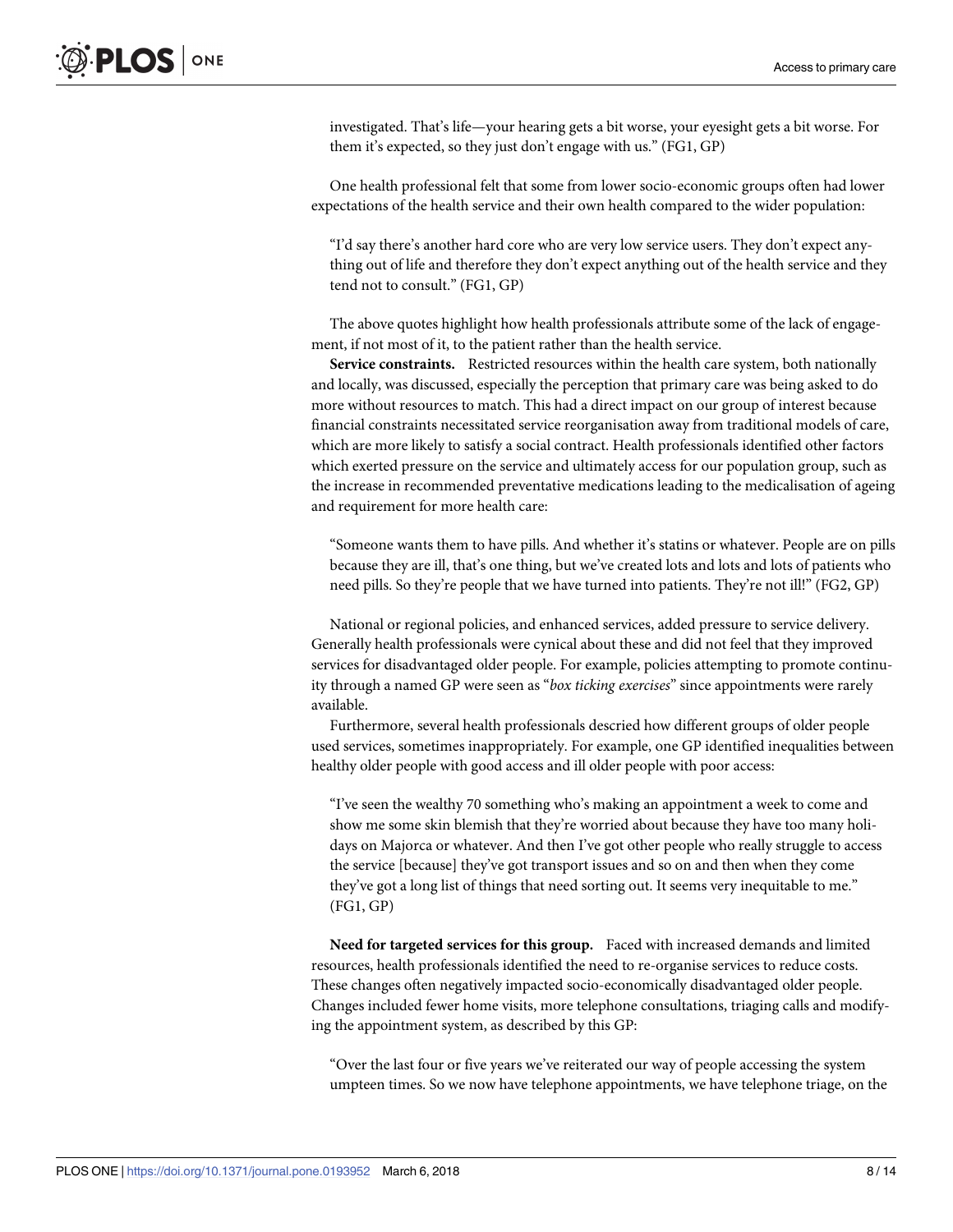day, open surgery system so there are no pre-booked, [and] a nurse practitioner service." (FG1, GP)

However some re-organisation has led to opportunities. One GP suggested that an outcome of having so many ways of accessing primary care was an ability to accommodate the needs of different older people, such as those without a car. For example, the GP described how a universal approach may miss some groups and how his practice had attempted to address this by becoming more flexible:

"I think we tend to try and operate a one size fits all service that catches as many people as we can. But we always know that there will be people around the margins of that who fall outside what it's designed to cope with. . ..One of the things that we have learned over the last decade or so is that we just have to make our system as flexible as we can to take advantage of opportunities because if you have this very rigid system. . . then somebody says well I want to come to surgery but I can only come at 12 o'clock which is when all the GPs are out on visits." (FG1, GP)

Several health professionals described the need for a targeted approach for vulnerable groups, such as disadvantaged older people. However, not all health professionals felt that this should necessarily be a proactive approach which may involve the GP surgery initiating contact with this group, but rather responsive when this group needed help.

Health professionals also identified the need to re-educate how older people use the service by explaining the benefits of attending the practice, rather than requesting a home visit, and discussing the frequency of appointments and legitimate reasons for seeing the doctor.

# **Discussion**

### **Summary of principal findings**

We found that rural, socio-economically disadvantaged older people's experience of access to primary care can be understood within the context of a *social contract*–an individual is careful not to bother the doctor in return for additional goodwill when they became unwell. However when participants accessed primary care, most found it difficult due to engaged telephone lines, availability of appointments, interactions with receptionists; breaching their perceived social contract. This left some feeling unwelcome, worthless or marginalised, especially those with high expectations of this social contract or limited resources, skills and/or desire to adapt to service changes. From a health professionals' perspective, barriers included rising demands and expectations, necessitating service development of traditional models of care with less resource. Service developments included fewer home visits, more telephone consultations, triaging calls and modifying the appointment system.

# **Strengths and limitations**

One strength of our design was collecting data from both service users and health professionals allowing different perspectives of access to primary care. However, we experienced challenges in recruiting this group of hard to reach older people. Recruitment was particularly challenging because we used a community recruitment strategy, compared to recruiting via GP surgeries. We did this so that participants would be less likely to perceive that the research was directly associated with their own GP surgery. However it made recruitment more difficult and to overcome this challenge we modified our recruitment strategy on three occasions. Our final method, which resulted in most recruits, was to use delivered pharmacy bags to recruit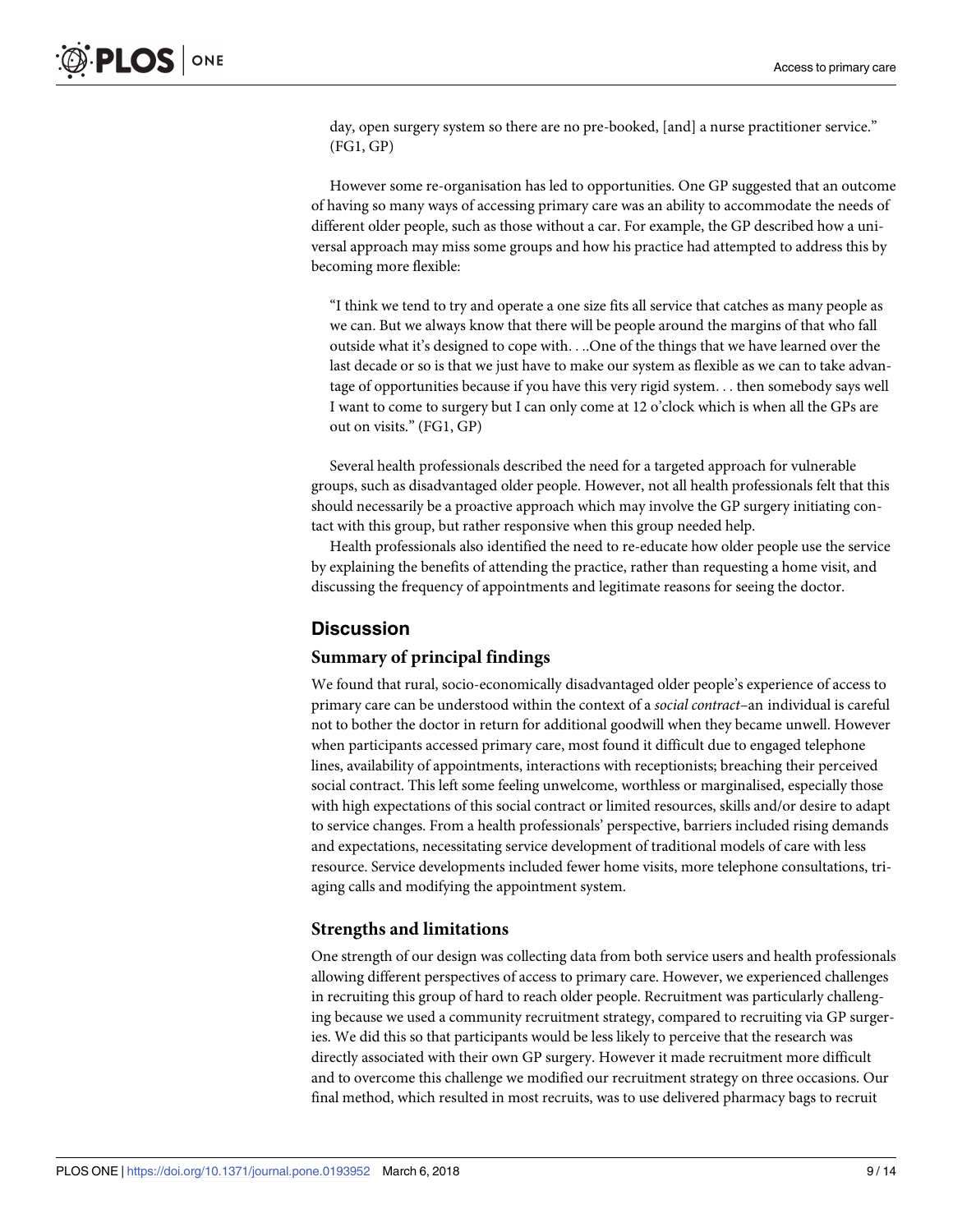<span id="page-9-0"></span>vulnerable older people. This recruitment method that may be applicable to a range of other studies. However, participants were recruited using this method may have been more likely to be engaged with primary care and housebound.

We included both men and women and anyone over 65 years old, but did not have sufficient data to explore the difference between older men and women [[20](#page-12-0), [21](#page-12-0)]. The age of participants ranged from 67 to 87 years old. Those belonging to the 'baby boomer' generation (52 to 71 years old) and 'silent generation' (72 to 93 years old) may have different life experiences and attitudes, but similarly we did not have the data to explore this.

Our main inclusion criteria to identify socio-economically disadvantaged older people was relying on financial support, acknowledging that financial deprivation is only one aspect of disadvantage. Despite receiving financial support, at the interview stage two participants did not appear to fit this group, and their data was interpreted with caution.

Furthermore we only undertook four focus groups of health professionals and while similar themes began to emerge in the third and fourth focus groups we were may not have reached full saturation.

Whilst our data came from one area of the UK, we do not have any reason to think that the concept of a social contract is generalizable to other parts of the UK, although the terms of the reciprocal relationship may be different. Other studies including older people identified similar themes of not wanting to bother the doctor [[22](#page-13-0)] and there is no suggestion that our findings are unique only to our participants. Although areas with low population and GP workforce mobility, such as Norfolk, may facilitate a social contract more than inner city areas. Further research is needed to understand if a social contract exists in other health care systems, such as the US. Previous research from the US has found similar barriers, such as transport, lack of resources, limited health care supply and lack of understanding by doctors [\[23–27\]](#page-13-0). However cost of medical treatment was more important in the US compared to the UK because of different health care systems. The health professionals' perspective is likely to be generalisable across high income countries because most health care systems are trying to address the challenges of an ageing population, rising demands, increasing costs and financial constraints.

### **Comparison with other studies**

Our findings support the previously described concepts relating to access to services by vulnerable groups of candidacy (*"the ways in which patient's eligibility for medical attention and intervention is jointly negotiated between individuals and health services*"[\[28\]](#page-13-0)) and permeability (*"the ease with which people can use services" [[28](#page-13-0)]*). Health professionals and older people both alluded to the permeability of services, especially concerning availability of appointments, telephone access and receptionists. We found a two-way, dynamic relationship, supported by previous literature [[29](#page-13-0)], between older people's service use affecting practice procedures, and practices informing older people how to best use the service.

The concept of a *social contract* has been applied to health care previously, but at a macro level [[30](#page-13-0), [31\]](#page-13-0). Cruess and Cruess argued that members of society expect the medical profession to provide the services of a healer in return for autonomy, trust, status, self-regulation and a functioning health care system [\[30\]](#page-13-0). Our findings support the existence of a *social contract*, but enacted at a relational level and for a specific population group.

Bentley undertook a qualitative study using mini-ethnography to explore access to health care for older people living in an English village [\[32\]](#page-13-0). The study found that culture, legitimacy and, as suggested in previous research [\[21,](#page-12-0) [33\]](#page-13-0), a retained hierarchical medical model of health care are barriers to access for older people. The authors found that older people did not identify themselves as consumers. We did not find data to support a consumer model either, and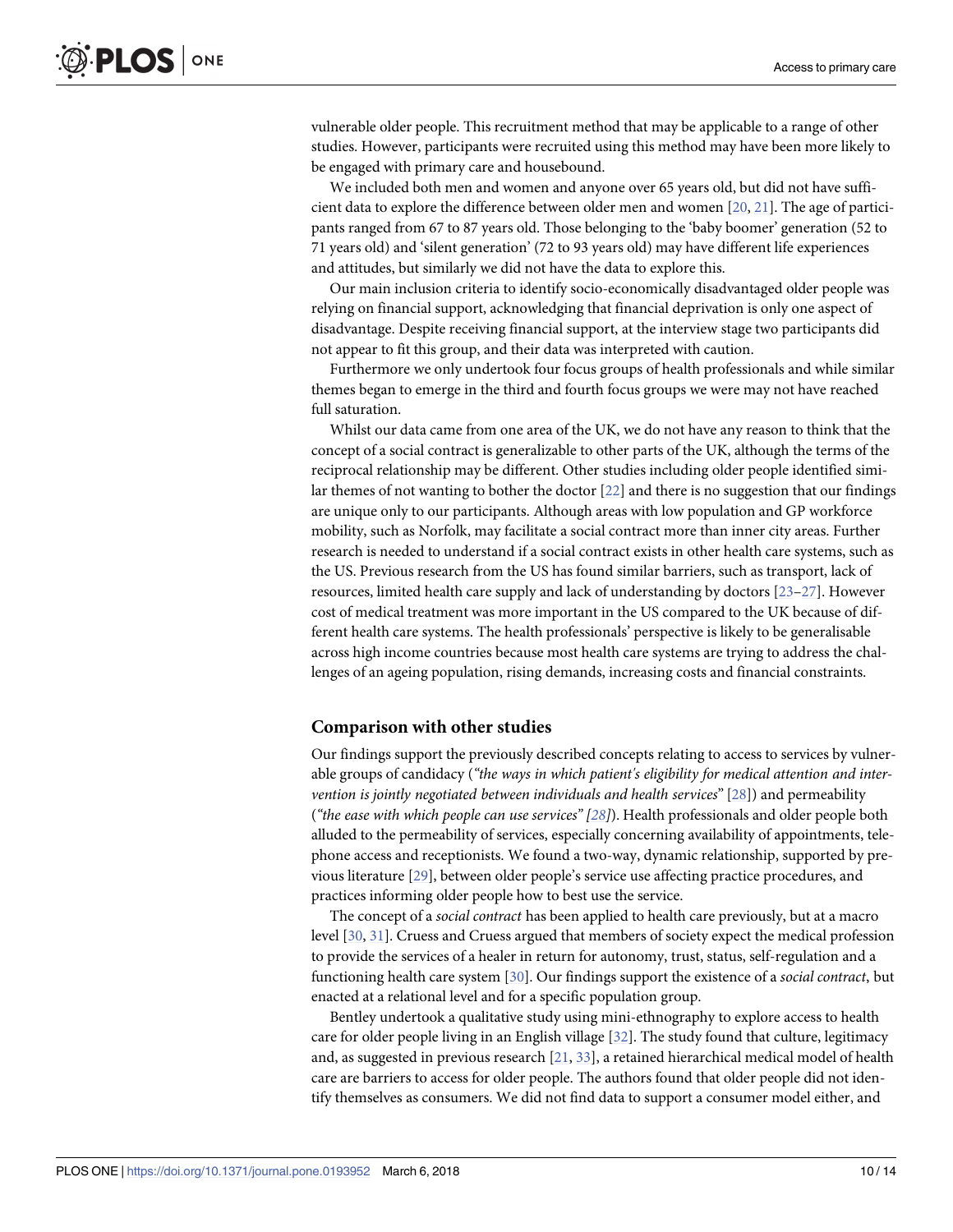<span id="page-10-0"></span>our findings support a hierarchical model in which older people do not bother the doctor for minor ailments. Building on this, we found that in return for this hierarchical system older people expect the GP surgery to make special provision when they are ill.

Goodridge and colleagues looked at the experiences of patients with chronic respiratory illness in rural areas of Canada using semi-structured interviews [[34](#page-13-0)]. The authors found several important facilitators to health care, such as distance, relationship with their family doctor, supportive local community and health knowledge. We found that the GP relationship and local social networks were important, but older people in our study highlight the importance of suitable transport options rather than the physical distance to the surgery.

# **Meaning of findings and policy implications**

In England, Clinical Commissioning Groups have a legal obligation to address health inequalities [\[35\]](#page-13-0). Access to services is a key policy area to address inequalities [[36](#page-13-0)]. Policy decisions in relation to access to primary care are challenging because most health services operate within a fixed budget, and improving access may lead to increased patient expectations or unnecessary use. One-size-fits-all policies may increase access for the whole population, leading to increased pressure on the system and counterproductively worse access for marginalised groups—a targeted approach is hence needed [[12](#page-12-0), [13](#page-12-0)].

Our findings suggest that health professionals support a targeted approach to improving access when vulnerable older people use primary care services, but not necessarily a proactive approach which may, for example, involve outreach activities in the community. We identified various personal and structural resources needed to access primary care, with the most important being transport, social networks and personal skills. An individual's access to structural and personal resources were linked with their ability to manage service changes. For example, some older people are unfamiliar with changing staff roles, such as the changing role of a receptionist to include triaging, as well as booking appointments.

A tension exists in the health professional's views–on one side ageing is being medicalised, but conversely patients do not consult because they attribute their health problems to ageing. It is likely that the medicalisation of ageing, in part, relates to conditions with incentivised or nationally recommended policies, such as raised cholesterol or blood pressure. It may that the some patients are being contacted to meet incentivised prevention targets, which in turn leads to fewer appointments to fulfil the social contract.

To address the significant financial and workforce challenges within the NHS, there is a drive to deliver primary care within ever larger practices, such as networks, federations or super-partnerships [\[37\]](#page-13-0). The effect of these changes are unknown. Our findings suggest a tension between the expectations within a social contract and experiences of older people which were compounded by recent service changes. Reconfiguring services to deliver primary care at scale may lead to socio-economically disadvantaged older people in rural areas feeling more disconnected from primary care, because, if a social contract is present, the older person will continue to carefully use the service, but are unlikely to be shown the goodwill they expect in return.

The interface between patient and practice is crucial and many practices have been striving to improve this for a long time. The drive to deliver primary care at scale is likely to make this interface, in the absence of careful planning, less personal. Representative patient groups could help practices to improve the experience of older people. Simple measures may make a significant difference, such as helping practice staff understand the perspective of different patient groups to facilitate a more sensitive approach to the needs of vulnerable groups. This may mean, for some patients, receptionists not asking about a patient's health problem, or having a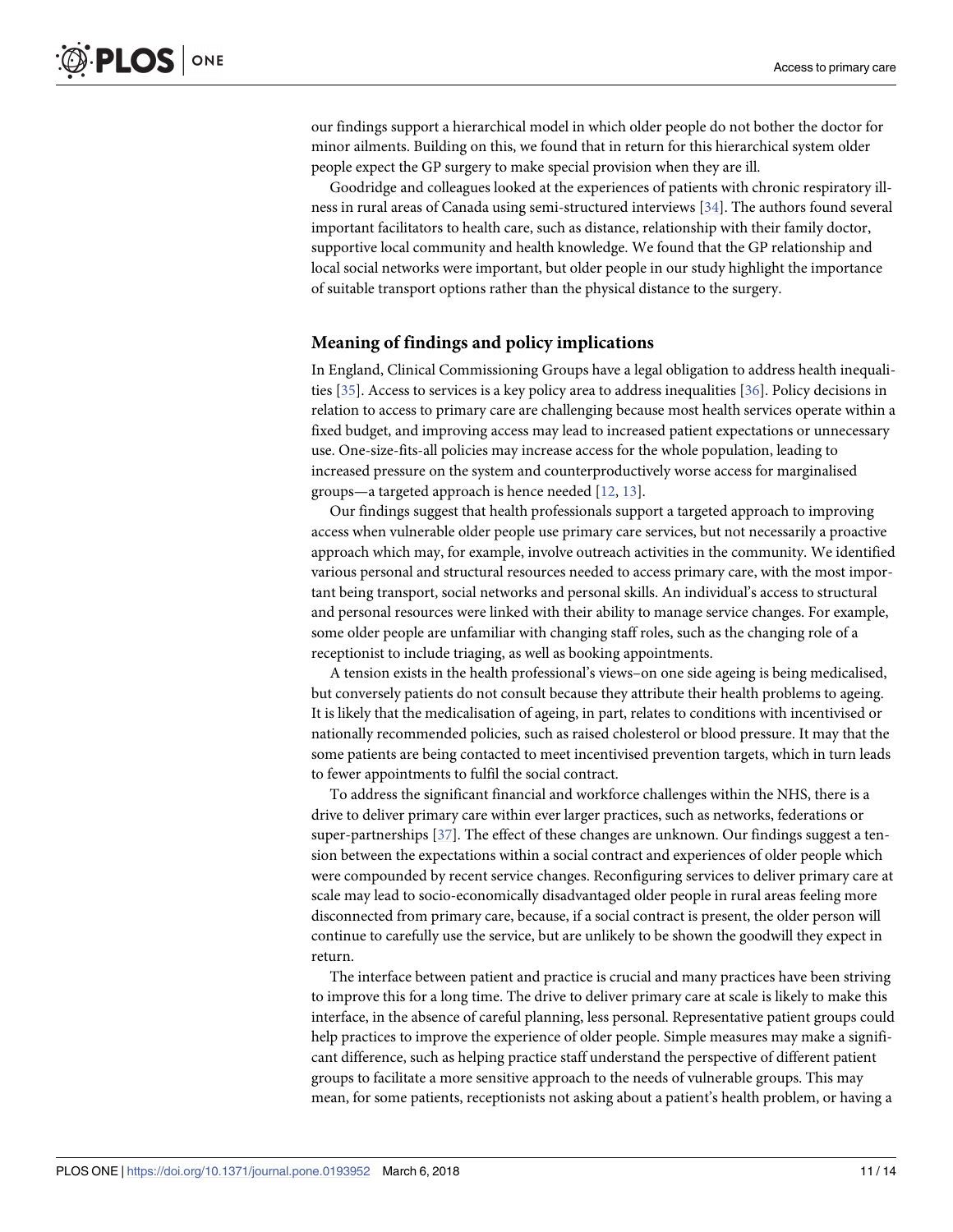<span id="page-11-0"></span>lower threshold for home visits. A major obstacle is time and resources within primary care; without giving reception staff more time to answer calls and appointments to allocate, older people are likely to continue to have negative experiences.

More community support is needed in rural areas to help with transport, such as community car schemes. Closer collaboration between commissioners and local authorities may help to improve public transport to health care. Furthermore it may help to protect some appointments which coincide with public transport timetables or when there is limited taxi availability, such as during school drop off and pick up.

### **Conclusion**

We found that rural, socio-economically disadvantaged older people's experience of access to primary care can be understood within the context of a *social contract*–an individual is careful not to bother the doctor in return for additional goodwill when they became unwell. However the perceived social contract was often breached when participants accessed primary care due to engaged telephone lines, availability of appointments, interactions with receptionists. This left some feeling unwelcome, worthless or marginalised, especially those with high expectations of this social contract or limited resources, skills and/or desire to adapt to service changes. From a health professional perspective, barriers included rising demands and expectations leading to the need to reconfigure services with less resource. As primary care is reorganised to reduce costs, commissioners and practitioners must not lose sight of the perceived *social contract* and models of care that form the basis of how many older people interact with the service.

# **Acknowledgments**

We would like to thank Mrs Annie Moseley (patient representative) for contributing to the design and discussing the results. We would also like to thank all the participants who gave of their time to take part.

**Disclaimer:** This article/paper/report presents independent research funded by the National Institute for Health Research (NIHR). The views expressed are those of the author(s) and not necessarily those of the NHS, the NIHR or the Department of Health.

# **Author Contributions**

- **Conceptualization:** John A. Ford, Tom Porter, Tom Shakespeare, Geoff Wong, Andy P. Jones, Nick Steel.
- **Formal analysis:** John A. Ford, Rachel Turley, Tom Porter, Tom Shakespeare, Geoff Wong, Andy P. Jones, Nick Steel.
- **Methodology:** John A. Ford, Rachel Turley, Tom Porter, Tom Shakespeare, Geoff Wong, Andy P. Jones, Nick Steel.
- **Writing – original draft:** John A. Ford.
- **Writing – review & editing:** John A. Ford, Rachel Turley, Tom Porter, Tom Shakespeare, Geoff Wong, Andy P. Jones, Nick Steel.

### **References**

**[1](#page-1-0).** Vegda K, Nie JX, Wang L, Tracy CS, Moineddin R, Upshur RE. Trends in health services utilization, medication use, and health conditions among older adults: a 2-year retrospective chart review in a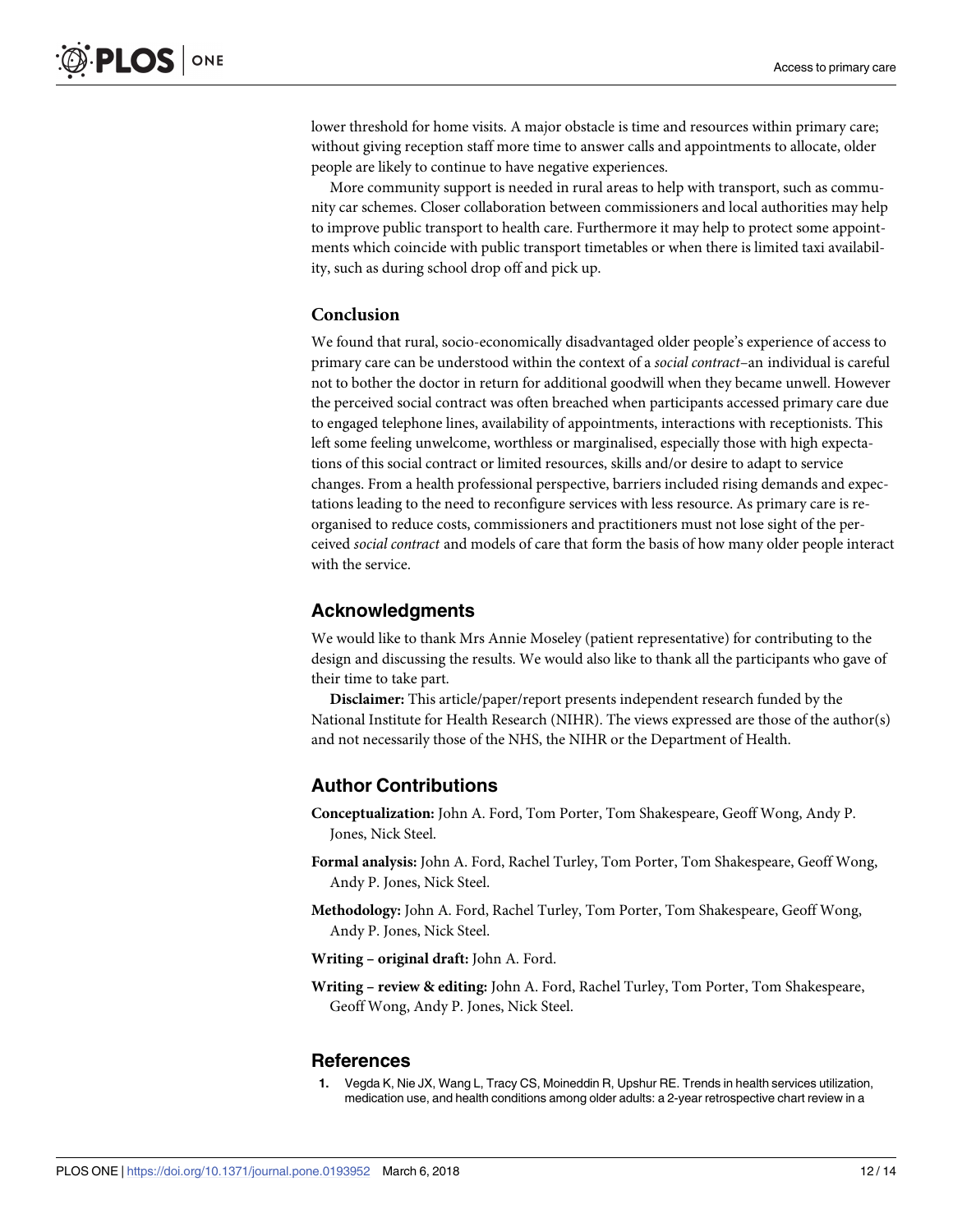primary care practice. BMC health services research. 2009; 9:217. Epub 2009/12/02. [https://doi.org/10.](https://doi.org/10.1186/1472-6963-9-217) [1186/1472-6963-9-217](https://doi.org/10.1186/1472-6963-9-217) PMID: [19948033;](http://www.ncbi.nlm.nih.gov/pubmed/19948033) PubMed Central PMCID: PMCPmc2791763.

- <span id="page-12-0"></span>**2.** Barnett K, Mercer SW, Norbury M, Watt G, Wyke S, Guthrie B. Epidemiology of multimorbidity and implications for health care, research, and medical education: a cross-sectional study. Lancet. 2012; 380(9836):37–43. Epub 2012/05/15. [https://doi.org/10.1016/S0140-6736\(12\)60240-2](https://doi.org/10.1016/S0140-6736(12)60240-2) PMID: [22579043](http://www.ncbi.nlm.nih.gov/pubmed/22579043).
- **[3](#page-1-0).** Schappert SM, Burt CW. Ambulatory care visits to physician offices, hospital outpatient departments, and emergency departments: United States, 2001–02. Vital Health Stat. 2006; 13(159).
- **[4](#page-1-0).** Ford JA. Extending opening hours in general practice won't improve access for patients most in need. Br Med J. 2015; 350:h1373. Epub 2015/03/19. <https://doi.org/10.1136/bmj.h1373> PMID: [25784722.](http://www.ncbi.nlm.nih.gov/pubmed/25784722)
- **[5](#page-1-0).** Goddard M. Quality in and Equality of Access to Healthcare Services in England. York: University of York, 2008.
- **[6](#page-1-0).** Sheridan NF, Kenealy TW, Kidd JD, Schmidt-Busby JI, Hand JE, Raphael DL, et al. Patients' engagement in primary care: powerlessness and compounding jeopardy. A qualitative study. Health Expectations. 2015; 18(1):32–43. Epub 2012/10/05. <https://doi.org/10.1111/hex.12006> PMID: [23033910;](http://www.ncbi.nlm.nih.gov/pubmed/23033910) PubMed Central PMCID: PMCPmc5060757.
- **[7](#page-1-0).** Age UK. Later life in rural England. London: 2013.
- **[8](#page-1-0).** Department for Environment Food and Rural Affairs. Statistical Digest of Rural England 2013. London: 2013.
- **[9](#page-1-0).** Ford JA, Jones AP, Wong G, Clark AB, Porter T, Shakespeare T, et al. Improving access to high-quality primary care for socioeconomically disadvantaged older people in rural areas: a mixed method study protocol. BMJ Open. 2015; 5(9). <https://doi.org/10.1136/bmjopen-2015-009104> PMID: [26384728](http://www.ncbi.nlm.nih.gov/pubmed/26384728)
- **[10](#page-1-0).** Ford JA, Wong G, Jones AP, Steel N. Access to primary care for socioeconomically disadvantaged older people in rural areas: a realist review. BMJ Open. 2016; 6(5):e010652. Epub 2016/05/18. [https://](https://doi.org/10.1136/bmjopen-2015-010652) [doi.org/10.1136/bmjopen-2015-010652](https://doi.org/10.1136/bmjopen-2015-010652) PMID: [27188809;](http://www.ncbi.nlm.nih.gov/pubmed/27188809) PubMed Central PMCID: PMCPmc4874140.
- **[11](#page-1-0).** Kehle SM, Greer N, Rutks I, Wilt T. Interventions to improve veterans' access to care: a systematic review of the literature. J Gen Intern Med. 2011; 26 Suppl 2:689–96. Epub 2011/10/19. [https://doi.org/](https://doi.org/10.1007/s11606-011-1849-8) [10.1007/s11606-011-1849-8](https://doi.org/10.1007/s11606-011-1849-8) PMID: [21989623;](http://www.ncbi.nlm.nih.gov/pubmed/21989623) PubMed Central PMCID: PMCPmc3191217.
- **[12](#page-1-0).** Comino EJ, Davies GP, Krastev Y, Haas M, Christl B, Furler J, et al. A systematic review of interventions to enhance access to best practice primary health care for chronic disease management, prevention and episodic care. BMC Health Serv Res. 2012; 12:415. Epub 2012/11/23. [https://doi.org/10.1186/](https://doi.org/10.1186/1472-6963-12-415) [1472-6963-12-415](https://doi.org/10.1186/1472-6963-12-415) PMID: [23170843](http://www.ncbi.nlm.nih.gov/pubmed/23170843); PubMed Central PMCID: PMCPmc3512489.
- **[13](#page-1-0).** Wakerman J, Humphreys JS, Wells R, Kuipers P, Entwistle P, Jones J. Primary health care delivery models in rural and remote Australia: a systematic review. BMC Health Serv Res. 2008; 8:276. Epub 2008/12/31. <https://doi.org/10.1186/1472-6963-8-276> PMID: [19114003;](http://www.ncbi.nlm.nih.gov/pubmed/19114003) PubMed Central PMCID: PMCPmc2642801.
- **[14](#page-1-0).** Cornwell J. The care of frail older people with complex needs: time for a revolution. London The King's Fund, 2012.
- **[15](#page-1-0).** Tong A, Sainsbury P, Craig J. Consolidated criteria for reporting qualitative research (COREQ): a 32 item checklist for interviews and focus groups. Int J Qual Health Care. 2007; 19(6):349–57. Epub 2007/ 09/18. <https://doi.org/10.1093/intqhc/mzm042> PMID: [17872937](http://www.ncbi.nlm.nih.gov/pubmed/17872937).
- **[16](#page-2-0).** Office for National Statistics. Rural/urban defintion (England and Wales) London: Office for National Statistics; 2016 [cited 2017 06/04/17]. Available from: [http://webarchive.nationalarchives.gov.uk/](http://webarchive.nationalarchives.gov.uk/20160105160709/http:/www.ons.gov.uk/ons/guide-method/geography/products/area-classifications/rural-urban-definition-and-la/rural-urban-definitionengland-and-wales-/index.html) [20160105160709/http:/www.ons.gov.uk/ons/guide-method/geography/products/area-classifications/](http://webarchive.nationalarchives.gov.uk/20160105160709/http:/www.ons.gov.uk/ons/guide-method/geography/products/area-classifications/rural-urban-definition-and-la/rural-urban-definitionengland-and-wales-/index.html) [rural-urban-definition-and-la/rural-urban-definition—england-and-wales-/index.html.](http://webarchive.nationalarchives.gov.uk/20160105160709/http:/www.ons.gov.uk/ons/guide-method/geography/products/area-classifications/rural-urban-definition-and-la/rural-urban-definitionengland-and-wales-/index.html)
- **[17](#page-3-0).** Braun V, Clarke V. Using thematic analysis in psychology. Qualitative research in psychology. 2006; 3 (2):77–101.
- **[18](#page-3-0).** NVivo qualitative data analysis Software. 10 ed: QSR International Pty Ltd; 2012.
- **[19](#page-3-0).** Boeije H. A Purposeful Approach to the Constant Comparative Method in the Analysis of Qualitative Interviews. Quality and Quantity. 2002; 36(4):391–409. <https://doi.org/10.1023/a:1020909529486>
- **[20](#page-9-0).** Coles R, Watkins F, Swami V, Jones S, Woolf S, Stanistreet D. What men really want: a qualitative investigation of men's health needs from the Halton and St Helens Primary Care Trust men's health promotion project. Br J Health Psychol. 2010; 15(Pt 4):921–39. Epub 2010/04/16. [https://doi.org/10.1348/](https://doi.org/10.1348/135910710X494583) [135910710X494583](https://doi.org/10.1348/135910710X494583) PMID: [20392339.](http://www.ncbi.nlm.nih.gov/pubmed/20392339)
- **[21](#page-9-0).** Elias T, Lowton K. Do those over 80 years of age seek more or less medical help? A qualitative study of health and illness beliefs and behaviour of the oldest old. Sociology of health & illness. 2014; 36(7):970– 85. Epub 2014/06/04. <https://doi.org/10.1111/1467-9566.12129> PMID: [24888431](http://www.ncbi.nlm.nih.gov/pubmed/24888431).